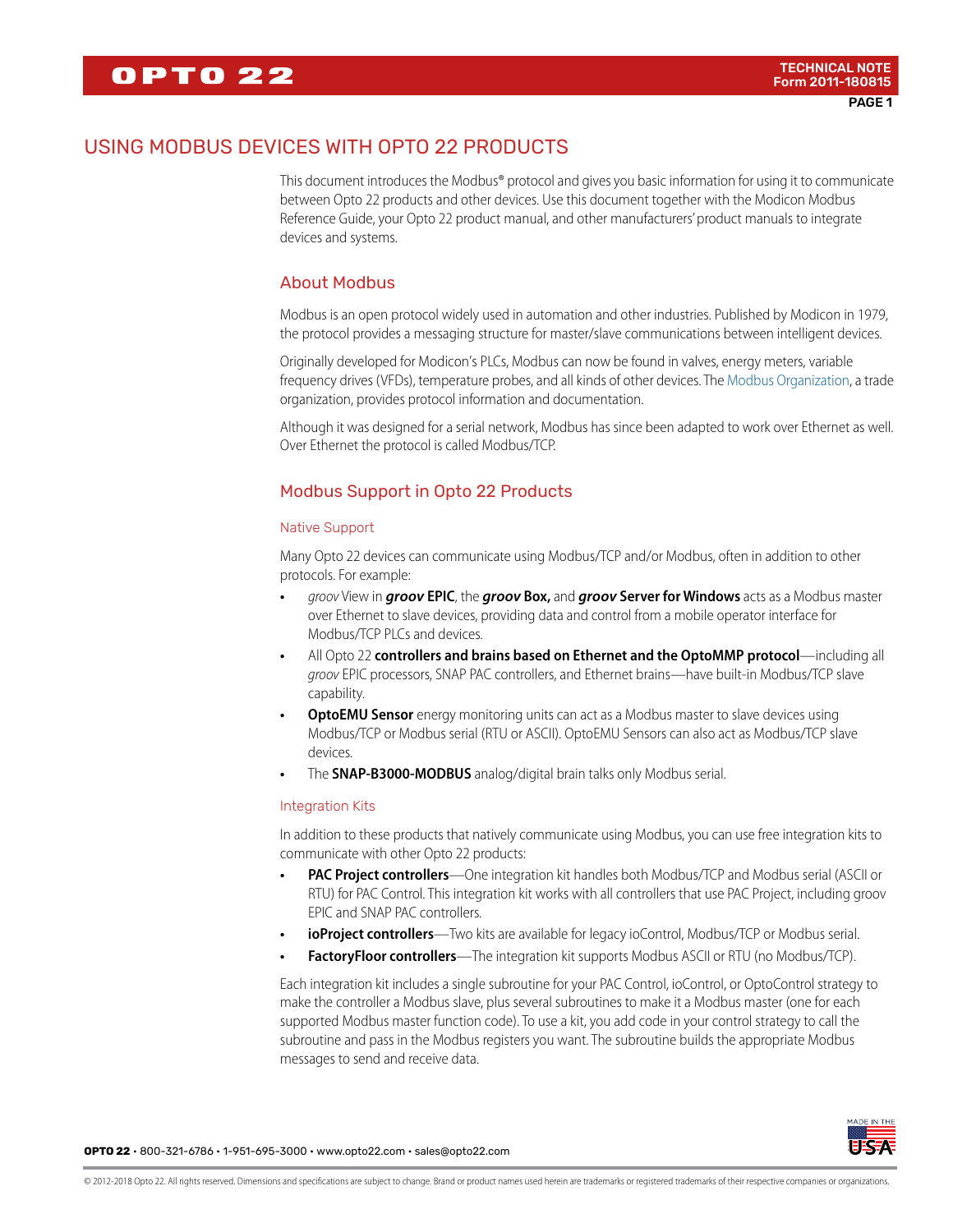If you're using the master subroutines, you'll notice that these subroutines are named by the Modbus command name and number that they execute. You call the command by setting a variable of that name to true. For example, to manipulate a digital output you would use the Coil Modbus command 01. So you would run the subroutine MB 01 Read Coils.

Each subroutine has a table or tables associated with it. Which table is used depends on the data type you've set in the subroutine command parameter. The subroutine builds the Modbus message, sends it, receives a response, parses the response, and places the data in the proper table for you to use in your strategy.

All integration kits include documentation with more details for the specific kit. For the PAC Control kit, documentation is in the text blocks inside each subroutine and example strategy flowchart.

*NOTE: Most Modbus devices store 32-bit data values in two consecutive 16-bit registers. However, PAC Project controllers store 32-bit data values in individual table elements, because these tables support full 32-bit data values. Don't be confused by the difference between reading two consecutive registers in the slave device and using a single table element in PAC Control.*

#### <span id="page-1-0"></span>Setting up Ports

To use a Modbus/TCP integration kit, you must change the Modbus port as follows:

*groov* **EPIC processors:** EPIC uses ports 502 and 8502 for the built-in slave functionality, so do not use either of these port numbers.

- **•** To use an EPIC as a Modbus master, change the Modbus port in the integration kit. Then use *groov* Manage to add a rule to open that port on the EPIC (Home > Security > Firewall > Add Rule).
- **•** To use an EPIC as a slave, change the Modbus port both in the integration kit and on the Modbus master.

**SNAP PAC controllers:** Using PAC Manager, change the Modbus port on the controller. By default SNAP PAC controllers and brains open port 502 for the built-in Modbus/TCP slave functionality. However, the Modbus/TCP integration kit won't work unless you change the built-in Modbus slave port from 502 to 0. See the [PAC Manager User's Guide](https://www.opto22.com/support/resources-tools/documents/1704-pac-manager-users-guide) (form 1704) for instructions.

### Getting Started with Modbus/TCP

A little preparation now will save you a lot of time and trouble later.

- **1.** First, download the Modicon Modbus Protocol Reference Guide, a short guide with key information on the protocol and its commands: [http://www.modbus.org/docs/PI\\_MBUS\\_300.pdf](http://www.modbus.org/docs/PI_MBUS_300.pdf) If you're using Modbus/TCP, also download this guide: [http://www.modbus.org/docs/Modbus\\_Messaging\\_Implementation\\_Guide\\_V1\\_0b.pdf](http://www.modbus.org/docs/Modbus_Messaging_Implementation_Guide_V1_0b.pdf)
- **2.** Skim these guides to familiarize yourself with the protocol and (for Modbus/TCP) how it's implemented over Ethernet. Pay attention to command numbers and exception response codes. (See ["Common](#page-4-0)  [Commands" on page 5](#page-4-0) for the commands used with most Opto 22 products.)
- **3.** Read ["Modbus Integration Issues" on page 3](#page-2-0) so you'll understand the integration issues to watch out for while using Modbus.
- **4.** Download Modscan32 utility software from Win-TECH:<http://www.win-tech.com/html/modscan32.htm>

You may also find the Technical Resources section on the Modbus Organization website useful: <http://www.modbus.org/tech.php>

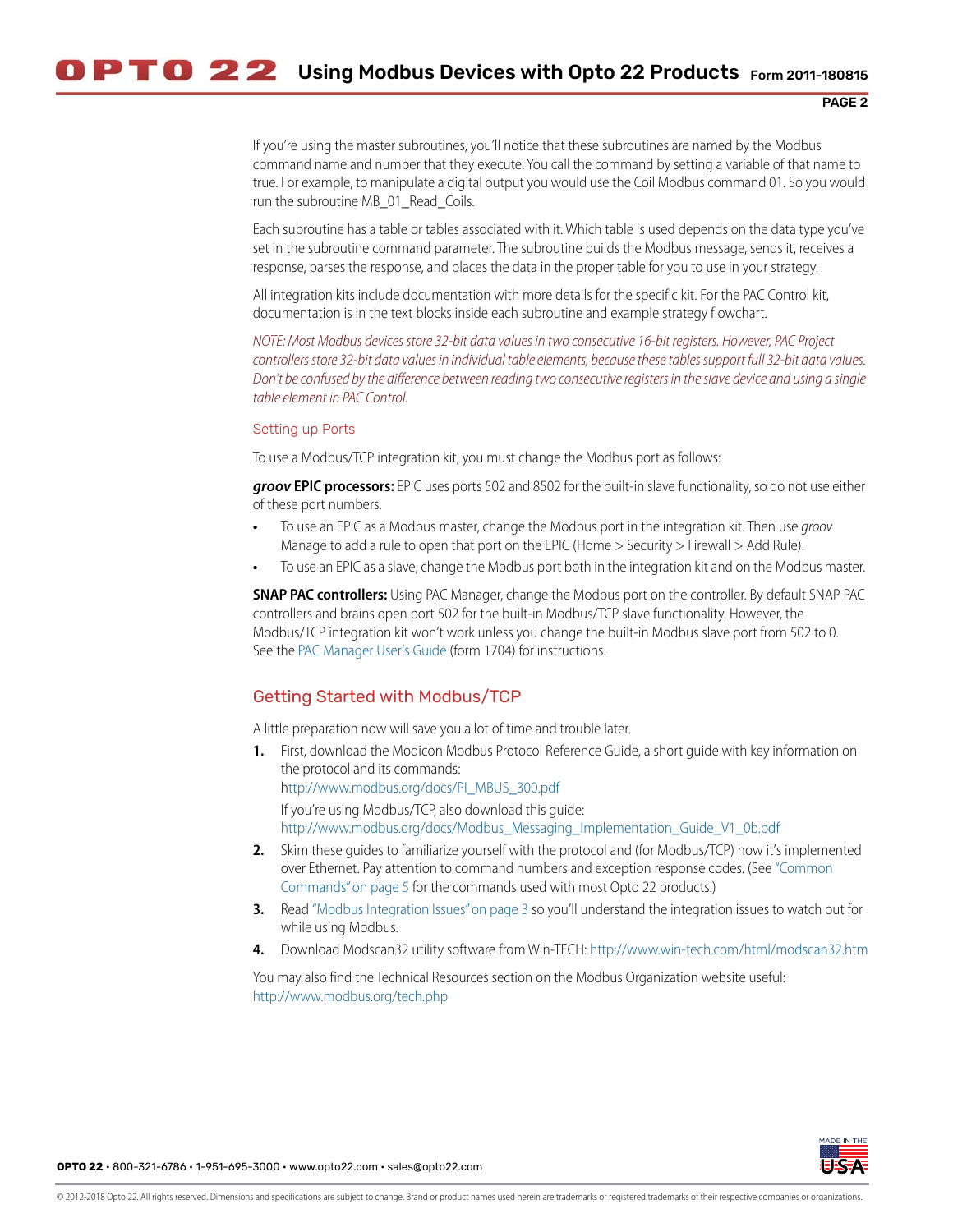## <span id="page-2-0"></span>MODBUS INTEGRATION ISSUES

Because it was designed for Modicon's PLCs in the late 1970s, the Modbus protocol as published has limitations based on capabilities at that time. Manufacturers have worked around those limitations in various ways.

For example, the protocol was based on 16-bit unsigned integers, but now 32 bits (or 64) are often required to handle data as floats or signed integers. The way manufacturers deal with this situation varies, even though they're using the same protocol.

Three areas typically can cause trouble when integrating Modbus devices:

- **•** Serial network wiring and setup (If you're using Modbus/TCP, skip this section.)
- **•** Data type and word order
- **•** Command and register numbering

### Serial Network Wiring and Setup

If you're using Modbus/TCP, skip this section.

If you're using Modbus over a serial network, all devices must be set up with the same wiring and communication parameters in order to communicate.

Look in each device's user guide to see the choices specified for that device and how to change them.

#### **Wiring** choices include:

- **•** RS-232, with or without flow control
- **•** RS-485/422 four-wire
- **•** RS-485 two-wire

An RS-485/422 serial network must also be properly terminated and biased. If a device is physically the first or last one on the serial network, it should be set as terminated. Any one device in the network (typically the host or master device) should be set as biased. Check your device's user guide to determine how to set termination and biasing for that device.

#### **Parameters** include:

- **•** Baud rate
- **•** Parity (Odd, Even, or None)
- **•** Number of data bits
- **•** Number of stop bits

#### Example

Suppose you have five devices on the serial network. You decide that network wiring will be RS-485 two-wire.

- **•** Set termination on the first and last device in the network. Set biasing on any one of the devices.
- **•** Set communication parameters all the same, for example:
	- 9600 baud
	- Parity: none
	- 8 data bits
	- 1 stop bit



PAGE 3

**OPTO 22** • 800-321-6786 • 1-951-695-3000 • www.opto22.com • sales@opto22.com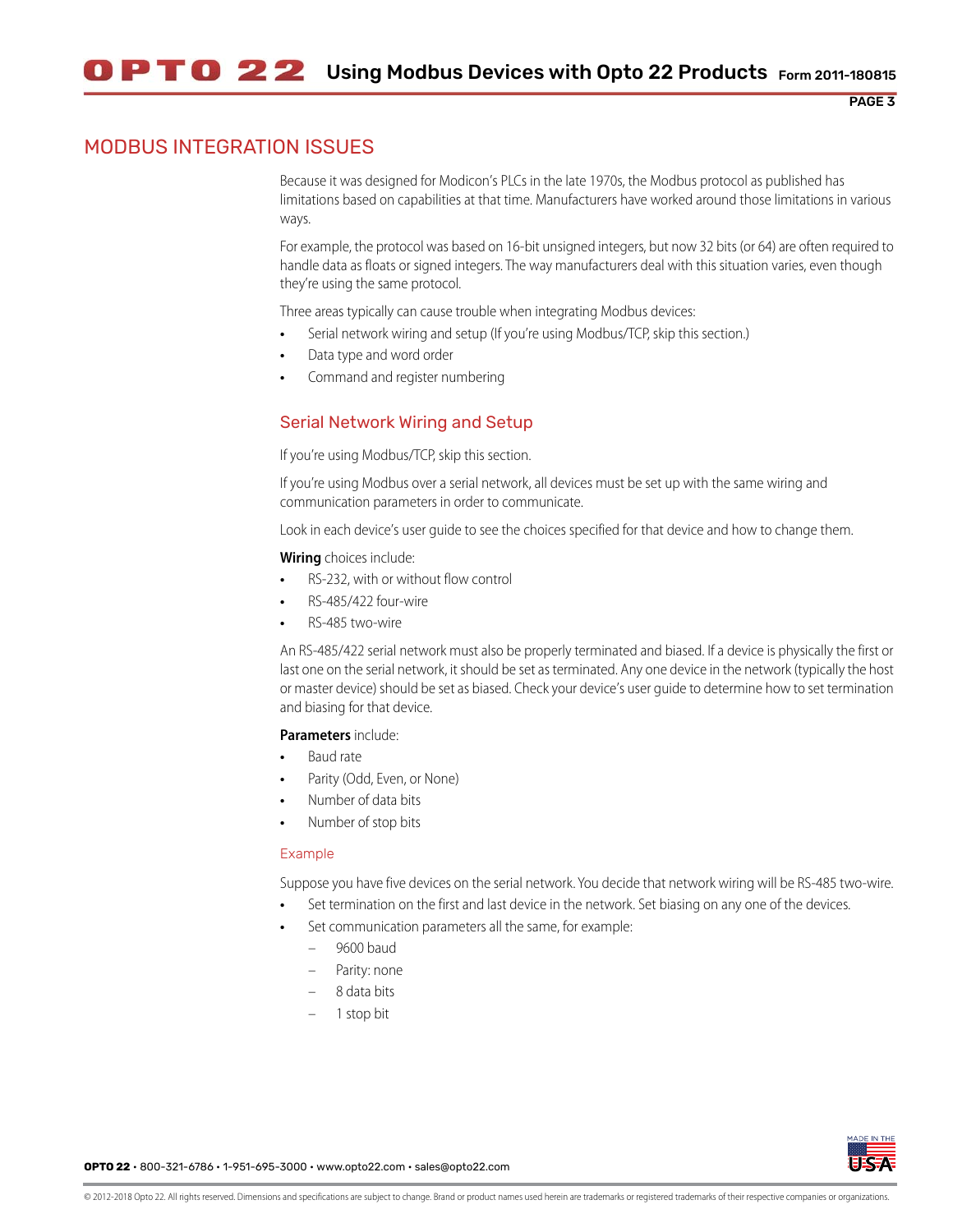## <span id="page-3-0"></span>Data Type and Word Order

Values are interpreted based on the data type—for example, Boolean, float, 64-bit signed integer—and on word order.

As mentioned earlier, the original Modbus spec used registers defined as 16-bit unsigned integers (two bytes, also called one *word*). But 32-bit floats and 32- or 64-bit integers have become common. To accommodate the extra bits for integers or floats, device manufacturers had to use two or four contiguous 16-bit registers (two or four words).

Within a register Modbus specifies byte order as Big Endian: the most significant byte is at the lower address (which is more human-readable). But multi-register data is not specified. Some manufacturers put the most significant word in higher-numbered registers, and some put it in lower-numbered registers.

To get accurate data when using Opto 22 products with Modbus devices, refer to the documentation for your device to see how the manufacturer approaches data types that span more than one 16-bit register/address. Look for terms like high or low order, high or low registers, MSB and LSB (most significant byte and least significant byte).

Obviously values will be very different depending on how you read multi-register data. For example, a 32-bit integer has two words. Suppose the following words are sent (in hex):

 $-$  Register  $1 = 1234$ 

 $-$  Register 2 = 5678

Depending on word order, these two words could represent two very different values:

- **•** 12345678 (hex), which would be 305,419,896 (decimal)
- **•** 56781234 (hex), which would be 1,450,709,556 (decimal)

For 64-bit values, which span four registers, there are four possible ways to represent a value. If register values are (in hex):

- $-$  Register  $1 = 1234$
- $-$  Register 2 = 5678
- $-$  Register  $3 = 90AB$
- $-$  Register  $4 =$  CDEF

The resulting data could be:

| Possible word order               |                                       | <b>Resulting data</b>                    |
|-----------------------------------|---------------------------------------|------------------------------------------|
| <b>Register</b><br>containing LSB | 32-bit value<br><b>containing LSB</b> | 64-bit value (hex)<br>from registers 1-4 |
| Higher                            | Higher                                | 1234 5678 90AB CDEF                      |
| I ower                            | Higher                                | 5678 1234 CDEF 90AB                      |
| Higher                            | Lower                                 | 90AB CDEF 1234 5678                      |
| Lower                             | Lower                                 | CDEF 90AB 5678 1234                      |

The problem of word order is often tricky enough that the best way to determine it is to check a known value. If the known value is very different from what it should be, try changing the order and see if that fixes the problem.

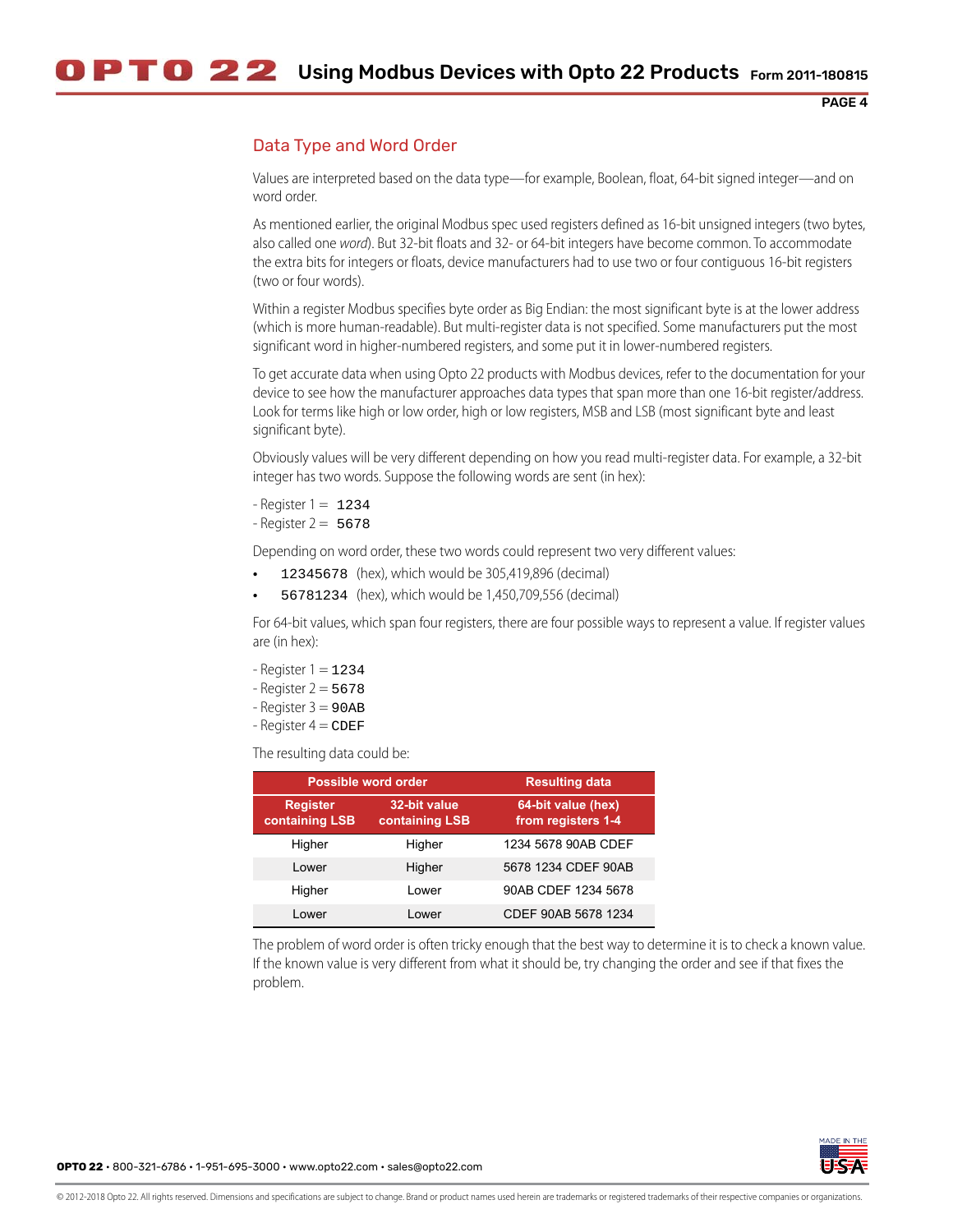## Commands and Registers

#### <span id="page-4-0"></span>Common Commands

Here are typical actions you'll want to take with Opto 22 products and the Modbus commands to use. Commands are shown in both decimal and hex:

| <b>Action</b>                                | <b>Command</b> |            | <b>Command definition</b>     |
|----------------------------------------------|----------------|------------|-------------------------------|
|                                              | Dec.           | <b>Hex</b> |                               |
| Read digital output                          | 01             | 01         | <b>Read Coil Status</b>       |
| Read digital input                           | 02             | 02         | <b>Read Input Status</b>      |
| Read analog output                           | 03             | 03         | <b>Read Holding Registers</b> |
| Read analog input                            | 04             | 04         | <b>Read Input Registers</b>   |
| Turn on/off one digital output               | 05             | 05         | Force Single Coil             |
| Write to one analog output                   | 06             | 06         | Preset Single Register        |
| Turn on/off multiple digital outputs         | 15             | 0F         | Force multiple coils          |
| Write multiple analog outputs                | 16             | 10         | Preset multiple registers     |
| Report hardware and firmware revision levels | 17             | 11         | Report slave ID               |

For details on each command, see the *Modicon Modbus Protocol Reference Guide*.

#### Register Addressing

Remember that all numbers in Modbus messages are in hex. Each register is numbered. The Modbus protocol provides for four types of registers:

| <b>Register type</b> | <b>Register address (hex)</b> | <b>Typical use</b>      |
|----------------------|-------------------------------|-------------------------|
| Coils                | 00000-0FFFF                   | Write to digital points |
| Inputs               | 10000-1FFFF                   | Read digital points     |
| Input registers      | 30000-3FFFF                   | Read analog points      |
| Holding registers    | 40000-4FFFF                   | Write to analog points  |

When you build a Modbus message, **leave off the first digit** of the register, because the command itself indicates the group of addresses it applies to. For example, Modbus command 03 is Read Holding Registers, which are by definition in addresses 4xxxx. Therefore the initial 4 is left off the address.

Confusingly, Modbus register *addresses* are zero-based, but register *numbers* are one-based. That means that, for example, register number 1 is at register address 0, and register number 48F is at register address 48E.

Many manufacturers of Modbus products use the zero-based register *addresses:* for example, when you write to coil #1, you use address 0000. However, some manufacturers use register *numbers* based on 1, where coil #1 would be address 0001. If you are getting the wrong data at a register, check to see if the correct data appears in the address just before or just after, and adjust your address accordingly.

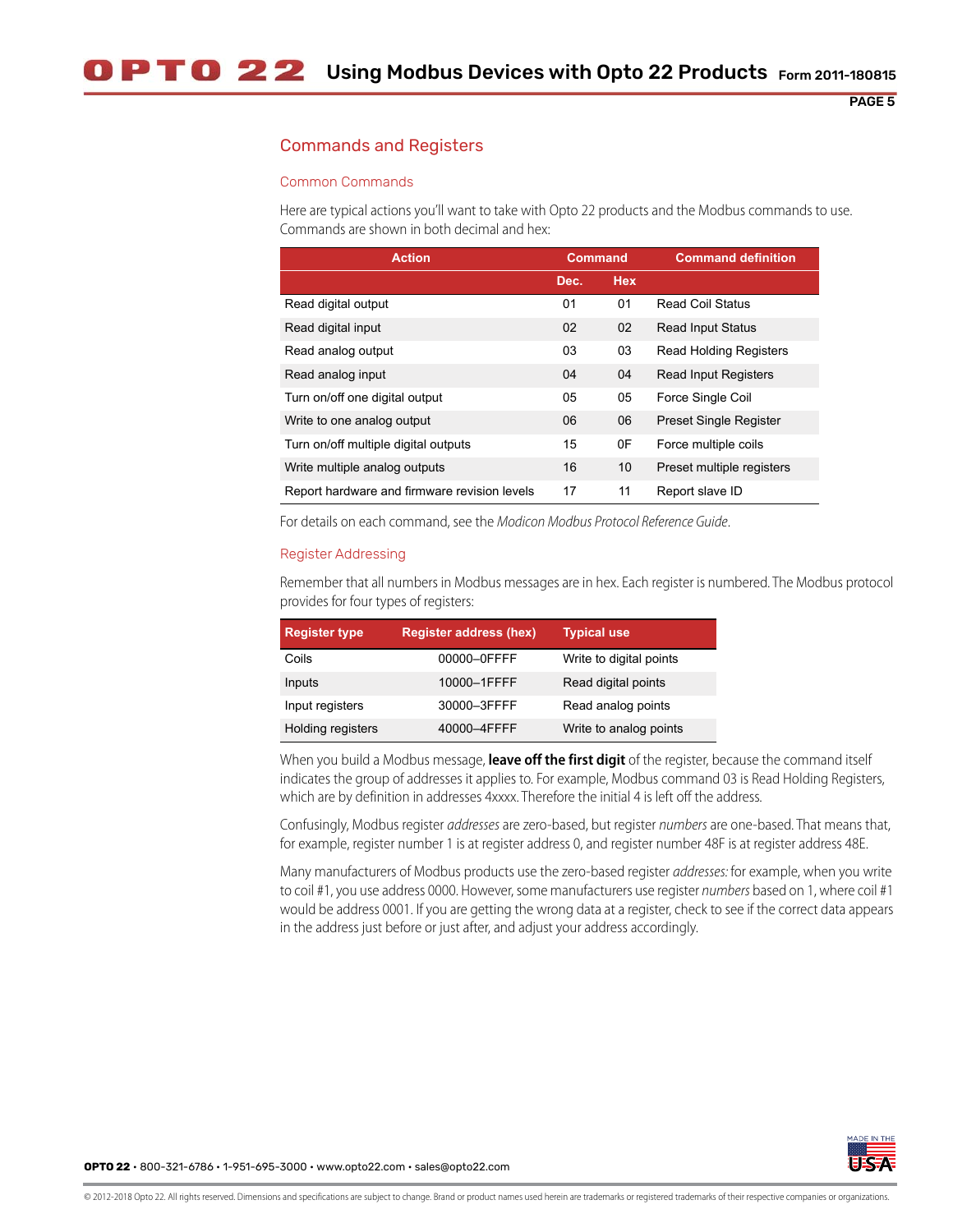# MODBUS TROUBLESHOOTING

**If you can't get your Modbus device to communicate with your Opto 22 device,** the easiest way to determine the source of the problem is to start with a known good Modbus program. Modscan32 is an inexpensive, well-known Modbus master used for testing. It talks both Modbus/TCP and Modbus serial.

Because Modscan32 is a known quantity, using it to test communication with the Modbus slave is a key step in making sure that your setup is correct and the data you're getting is accurate. If you haven't already, download Modscan32 utility software from Win-TECH:<http://www.win-tech.com/html/modscan32.htm>

## Native Support: Troubleshooting Steps

If you're taking advantage of the native Modbus/TCP slave support in a *groov* product, OptoEMU Sensors, or Ethernet-based OptoMMP controllers or brains, follow these steps. For *groov* View, also see the *[groov View](https://www.opto22.com/support/resources-tools/documents/2027-groov-view-users-guide)  [User's Guide](https://www.opto22.com/support/resources-tools/documents/2027-groov-view-users-guide)* (form 2027).

- **1.** If the Opto 22 product is the Modbus slave, use Modscan32 as the Modbus master to connect to the Opto 22 device. If it works, check the inputs and outputs and familiarize yourself with how Opto channels (points) map to Modbus coils, inputs, holding registers, etc. Refer to the *[Modbus/TCP Protocol Guide](https://www.opto22.com/support/resources-tools/documents/1678-modbus-tcp-protocol-guide)* (Opto 22 form 1678) for help.
- **2.** If the Opto 22 product is the Modbus master, start by using Modscan32 as the master to connect to your slave device (instead of the Opto 22 master). Make sure you understand how the slave device uses data types and word order. Test known values to make sure they are correct.
- **3.** If the slave device (Opto or other manufacturer) does not work properly with Modscan32, contact the device's manufacturer for help. (See [page 8](#page-7-0) for Opto 22 Product Support contact information.)
- **4.** If the slave device works fine with Modscan32, then connect the real master and slave and test them together, again checking known values. If you have problems, review ["Modbus Integration Issues" on](#page-2-0)  [page 3](#page-2-0). If communication still doesn't work, contact Opto 22 Product Support (contact information is on [page 8](#page-7-0)).

## Integration Kit: Troubleshooting Steps

If you're using an integration kit with PAC Project, ioProject, or FactoryFloor controllers, follow these troubleshooting steps.

First, make sure you have changed the Modbus/TCP port as described in ["Setting up Ports" on page 2](#page-1-0).

### Master Subroutine

- **1.** If you're using a Modbus master subroutine (for any Opto product), connect Modscan32 to the slave device instead of connecting the Opto controller to the slave.
- **2.** If you cannot establish basic communication, review ["Modbus Integration Issues" on page 3](#page-2-0) and check the guide that came with the integration kit. Contact Opto 22 Product Support if it still doesn't work. (Contact information is on [page 8](#page-7-0).)
- **3.** Once basic communication is established, connect the slave device to the Opto 22 controller. Download the example master strategy (comes with the kit) to the controller, run it, and test each subroutine that the slave supports and you will need.
- **4.** If all subroutines are working and known data values are appearing correctly, then talk to the slave using your own custom strategy to call the Modbus subroutines.

#### Slave Subroutine

**1.** If you're using a Modbus slave subroutine (for any Opto product), download the example slave strategy (comes with the kit) to the controller, run the strategy, and attempt to connect with Modscan32.

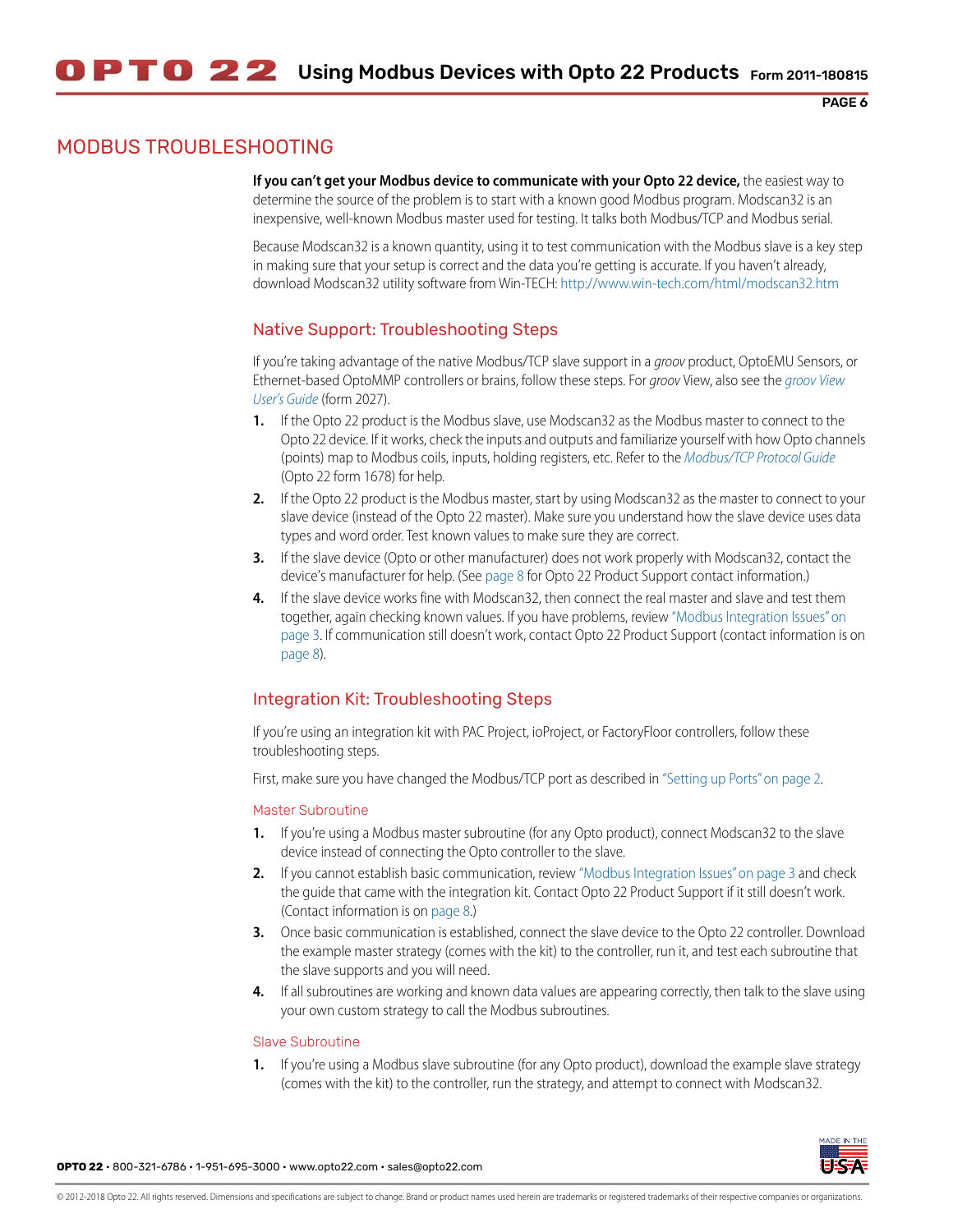- **2.** If it does not work, review ["Modbus Integration Issues" on page 3](#page-2-0) and check the guide that came with the integration kit. If it still doesn't work, contact Opto 22 Product Support [\(page 8](#page-7-0)).
- **3.** When communication is established, try to connect the Modbus master you intend to use to the Opto product, still running the example strategy.
- **4.** After working out any problems here and making sure that known data values are correct, finally integrate the slave strategy with your own custom code.

## Troubleshooting Q&A

### **Q: I am talking, and I can see my digital stuff, but analog data (holding registers) look crazy. What's wrong?**

A: The data type might be wrong, the word order might be wrong, or the startng register number might be wrong. Modbus registers are only 16-bit. So when we try to read 32-bit floats or 32- or 64-bit integers, the data needs to be arranged correctly (see ["Data Type and Word Order" on page 4\)](#page-3-0). You can check the slave device's user guide to see how the data is going to be returned. You can also use Modscan32 to just quickly read the data as each type until things look normal.

### **Q: What else can go wrong?**

A: If it is Modbus/TCP, the same things that always go wrong with TCP communications: wrong IP address, bad cable, bad network, etc. Make sure you have changed the Modbus/TCP port as described in ["Setting up Ports"](#page-1-0)  [on page 2.](#page-1-0)

If it is Modbus serial, the same things that always go wrong with serial communications: cable too long, cable mis-wired, baud rate, data bit, parity or stop bit mismatch, and so on. Use the TX/RX LEDs to troubleshoot the problem.

If you're using an integration kit with PAC Control and you've checked all the basics, you can go into Debug mode and check the specific queries that are being sent out and responses received (or in the case of the slave subroutine, the queries received and responses sent out). Compare these to the *Modbus Protocol Reference Guide* to determine the problem. This is an advanced step. It generally does not get to this point unless there is a bug in software or the device you're talking to.

### **Q: My slave device sent me an exception response. What's that?**

A: It means the slave device received a query addressed to it, but for some reason it could not respond with the data requested. Look it up in Modicon's *Modbus Protocol Reference Guide*. There are six exception codes, but you'll usually only see 01 ILLEGAL FUNCTION or 02 ILLEGAL DATA ADDRESS. Exceptions are usually caused by using a function code that is not supported by the slave device for the register numbers being accessed. Verify the correct starting register number and the function codes supported for that register number. Try reading only one value instead of a group of values. Using ModScan32 can be very helpful in this situation.

### **Q: My** *groov* **EPIC or SNAP PAC processor just needs to be a Modbus/TCP slave. Do I need the toolkit?**

A: No, you can use the built-in Modbus/TCP slave functionality. All of the points are easily available. Some of the other memory map addresses can be directly accessed by determining where they are with the Modbus calculator in PAC Manager. Strategy variables can be accessed by building a chart to move them to or from the Scratch Pad, which is also available via Modbus/TCP. For more information, see the *[Modbus/TCP Protocol Guide,](https://www.opto22.com/support/resources-tools/documents/1678-modbus-tcp-protocol-guide)* form 1678.